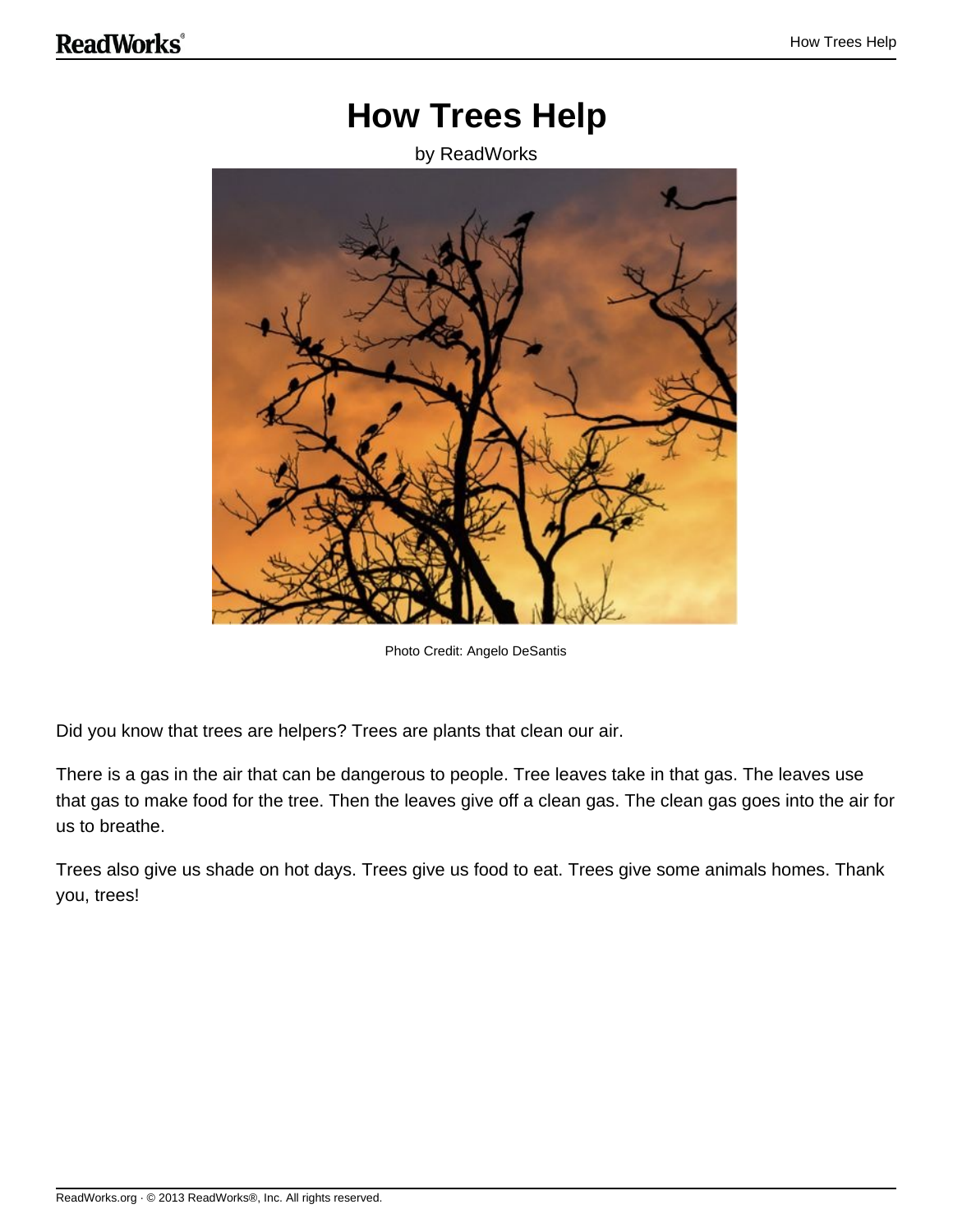**Name: \_\_\_\_\_\_\_\_\_\_\_\_\_\_\_\_\_\_\_\_\_\_\_\_\_\_\_\_\_\_\_\_\_\_\_ Date: \_\_\_\_\_\_\_\_\_\_\_\_\_\_\_**

### **1.** What plant does this passage say is a helper?





### **2.** How do trees help us on hot days?

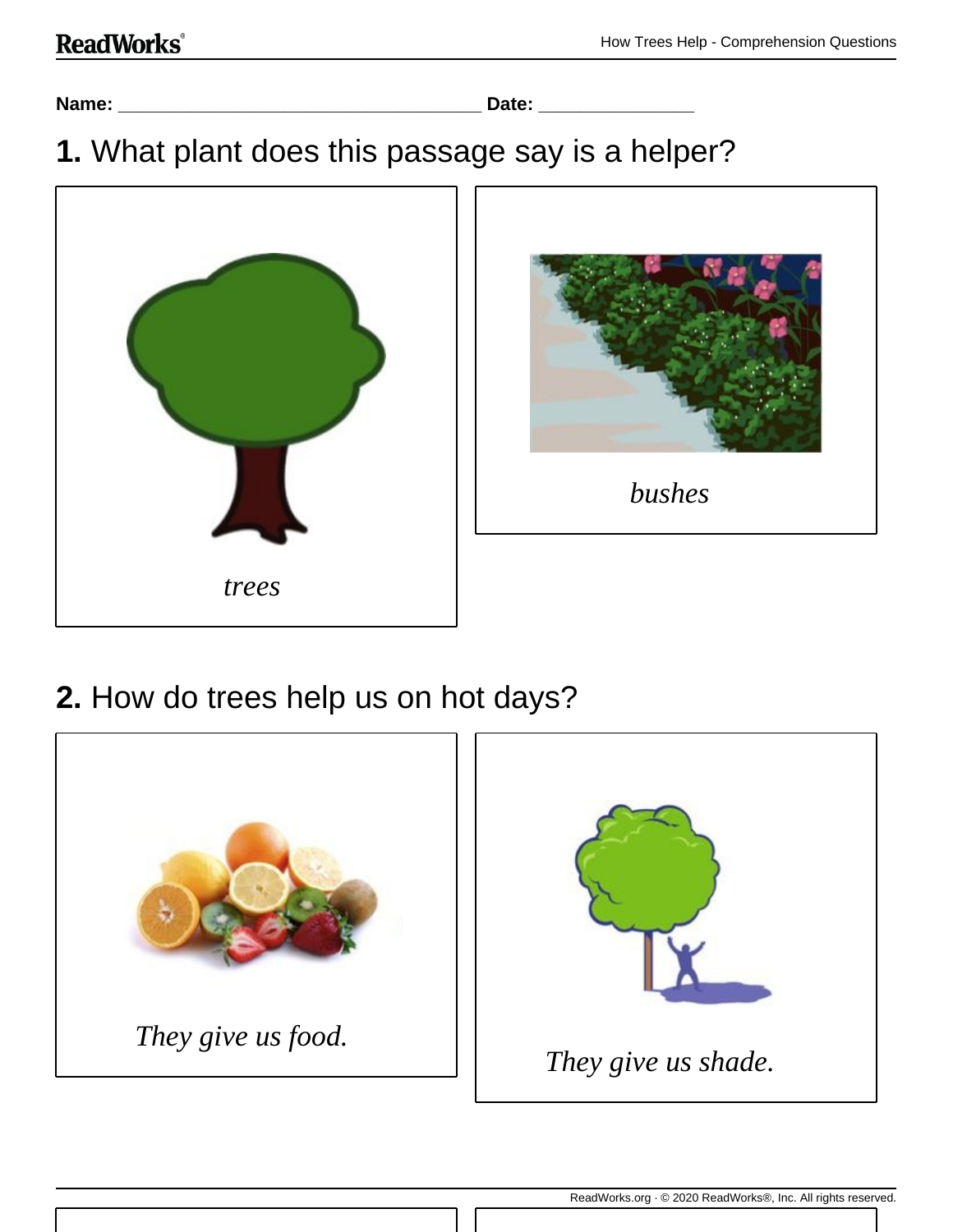#### **ReadWorks**® **3.** What do some trees give us to eat?





*food*

*water*

#### **4.** What part of the tree takes in gas from the air?



*leaves*



*trunk*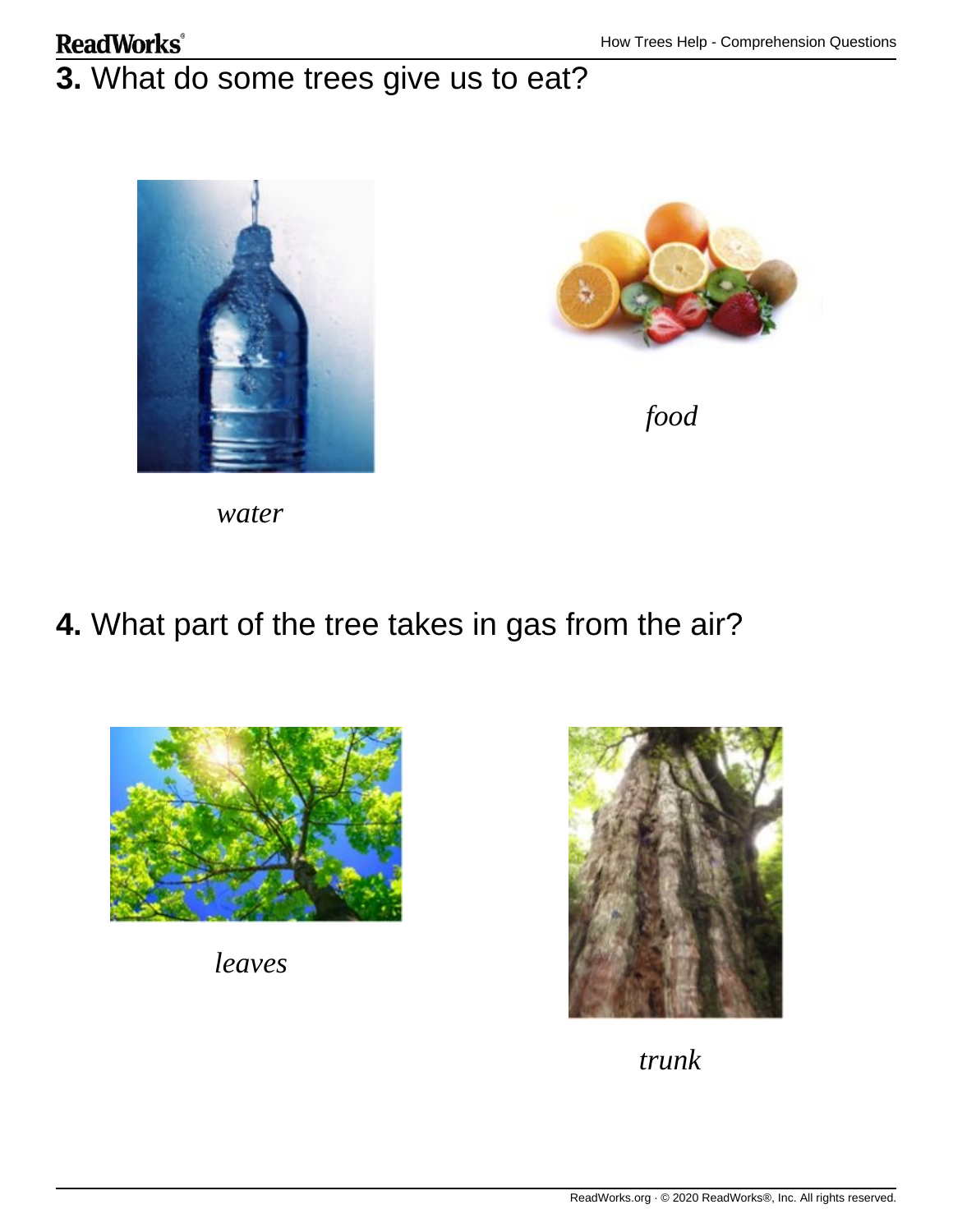| <b>ReadWorks</b> <sup>®</sup>                          | How Trees Help - Comprehension Questions |
|--------------------------------------------------------|------------------------------------------|
| 5. What do trees clean for us by turning dangerous gas |                                          |
| into clean gas?                                        |                                          |
|                                                        |                                          |
|                                                        |                                          |
|                                                        |                                          |
|                                                        |                                          |
|                                                        |                                          |
|                                                        |                                          |
|                                                        |                                          |
|                                                        |                                          |
| 6. What did you learn from "How Trees Help"?           |                                          |
|                                                        |                                          |
|                                                        |                                          |
|                                                        |                                          |
|                                                        |                                          |
|                                                        |                                          |
|                                                        |                                          |
|                                                        |                                          |

**7.** Draw a person being helped by a tree.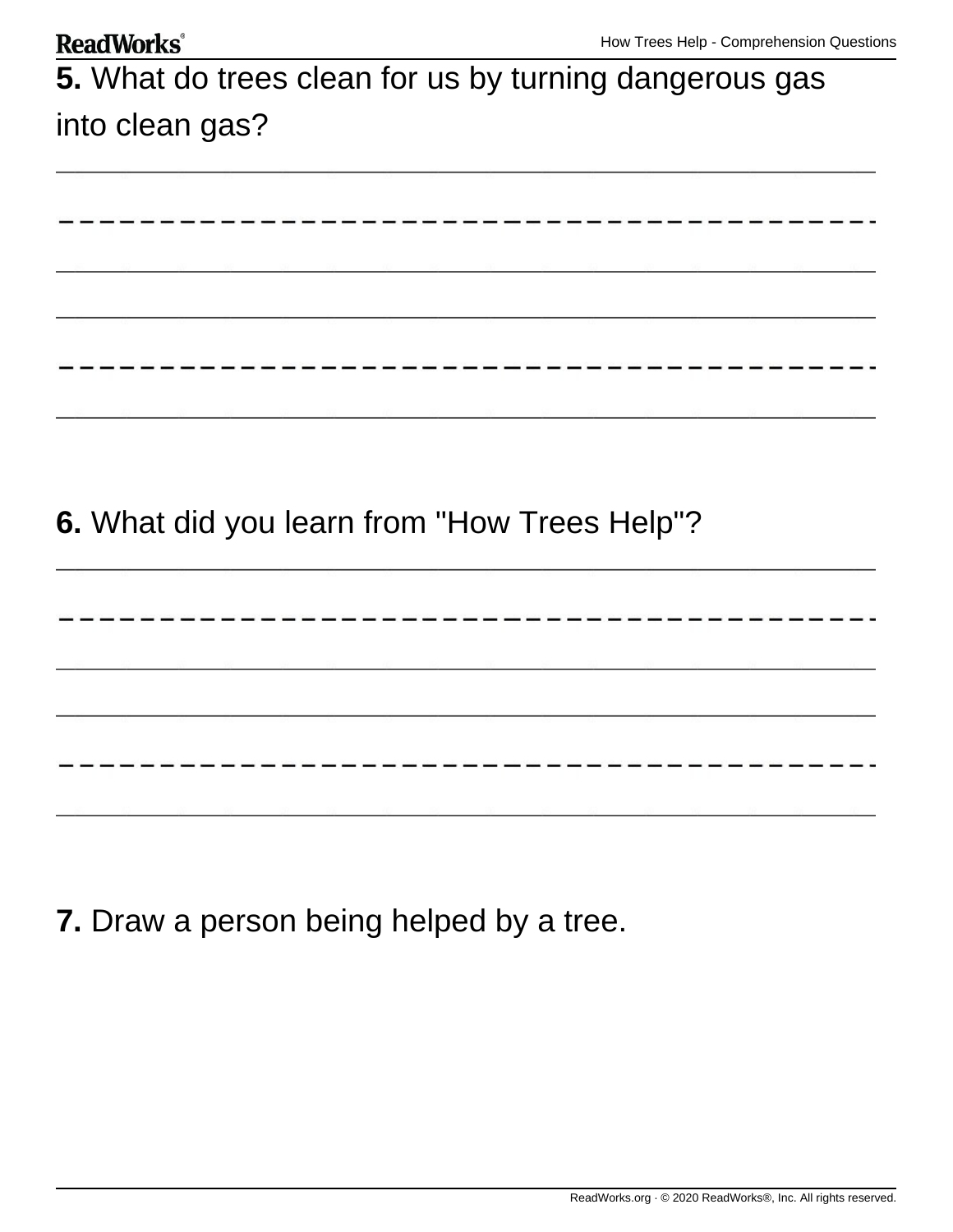**Name: \_\_\_\_\_\_\_\_\_\_\_\_\_\_\_\_\_\_\_\_\_\_\_\_\_\_\_\_\_\_\_\_\_\_\_ Date: \_\_\_\_\_\_\_\_\_\_\_\_\_\_\_**

These pictures show something being cleaned:



- **1.** Please say the word **clean** out loud.
- **2.** Please write the word **clean**.

| ReadWorks.org · © 2020 ReadWorks®, Inc. All rights reserved. |  |
|--------------------------------------------------------------|--|

------------------------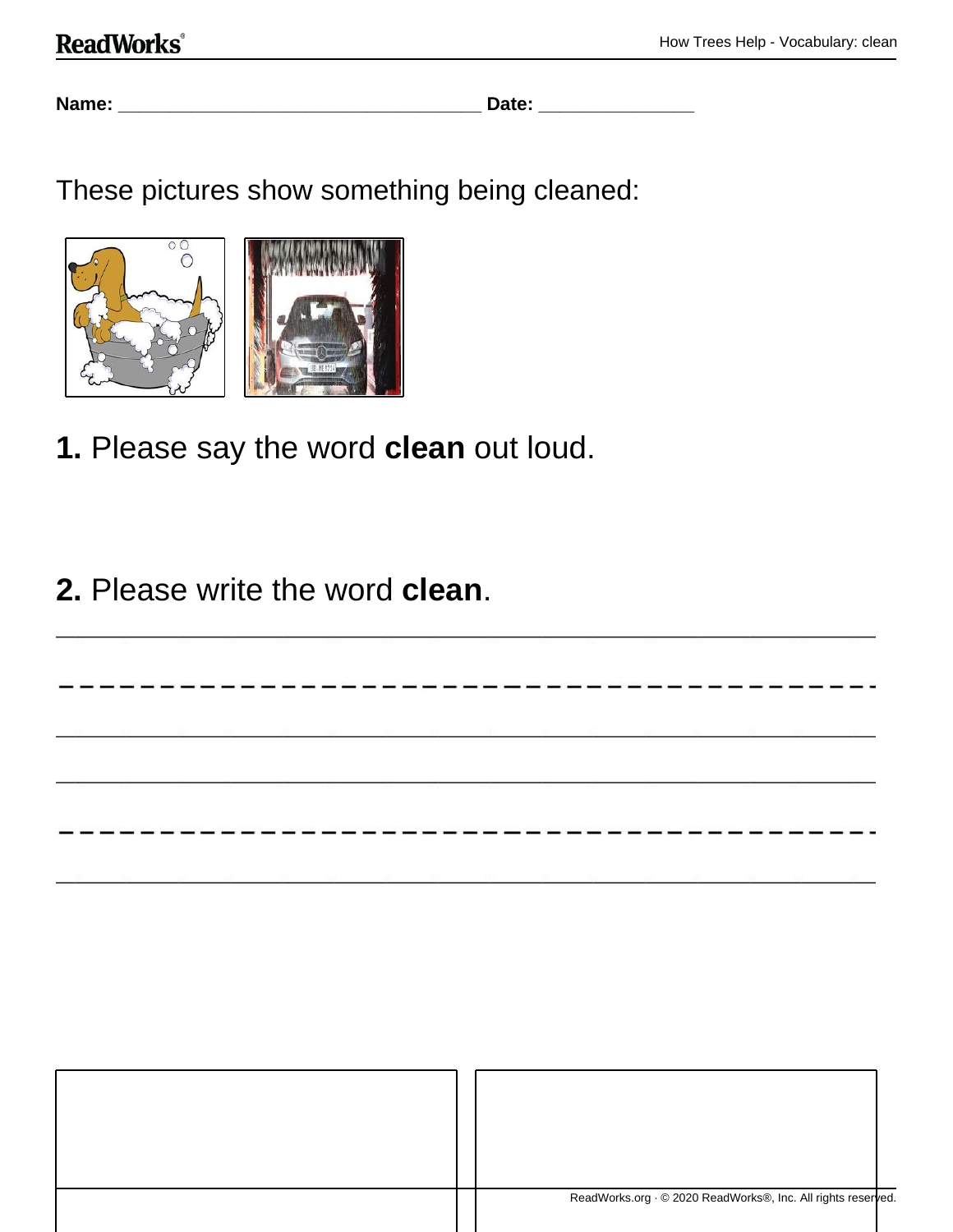#### **ReadWorks**®

# **3.** Look at the pictures below. Which picture shows something being **cleaned**?





## **4.** Draw a picture of something being **cleaned**.